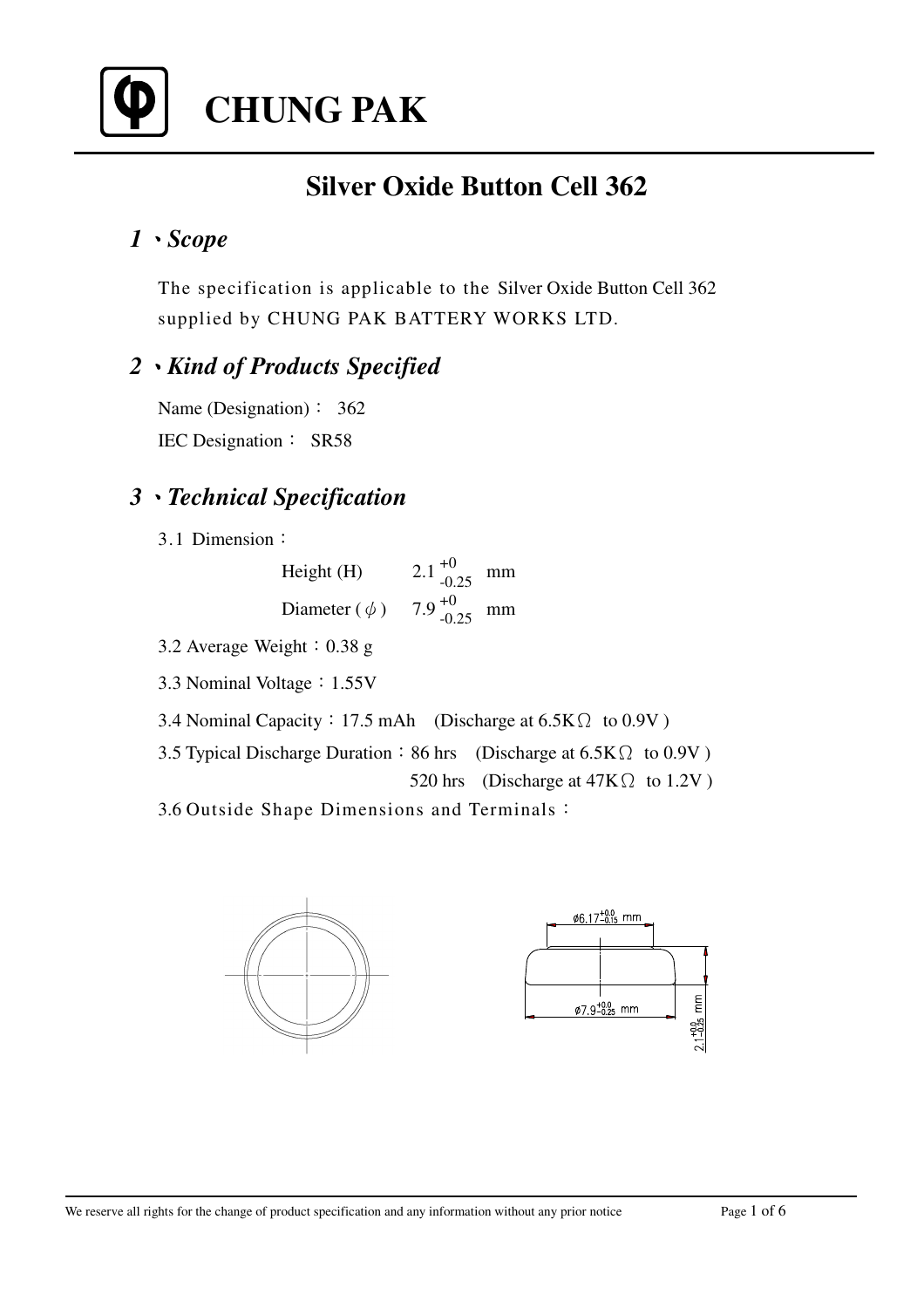

**CHUNG PAK**

# **Silver Oxide Button Cell 362**

### *4Performance*

#### 4.1 Open-circuit Voltage

| Initial                 | $1.55 - 1.65$ V |
|-------------------------|-----------------|
| After 12 Months Storage | $1.52 - 1.60$ V |

#### 4.2 Service Out-put

| Load Resistance                                      | 6.5 K $\Omega$ | 47 K $\Omega$ |
|------------------------------------------------------|----------------|---------------|
| Discharge Method                                     | Continuously   | Continuously  |
| End-point Voltage                                    | 0.9V           | 1.2V          |
| <b>Minimum Duration</b><br>(Initial)                 | 75 Hrs         | 500 Hrs       |
| <b>Minimum Duration</b><br>(After 12 Months Storage) | 67 Hrs         | 450 Hrs       |

Remark: The word "initial" is applicable to the products elapsed three months or less after production.

4.3 High Temperature Electrolyte Leakage Resistance

No deformation and no external electrolyte leakage shall be observed.

4.4 Expiry period: One year.

### *5Brand and packaging*

Any specific design and packing requirements will be accommodated as required.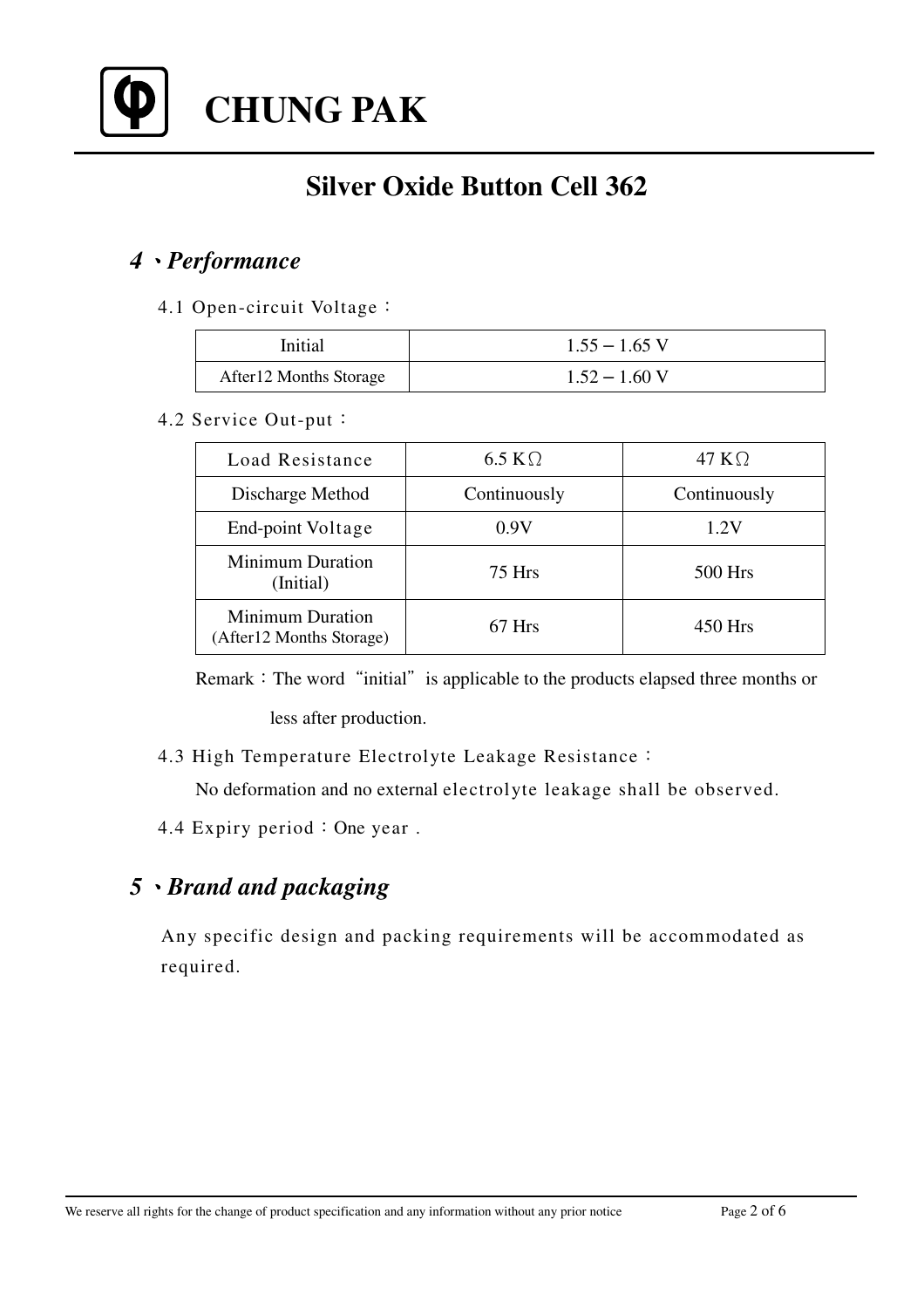

# **Silver Oxide Button Cell 362**

### *6. Safety instructions*

| <b>Warning</b>                                                                                                          | <b>Danger</b>                                                                                                                                                         |  |
|-------------------------------------------------------------------------------------------------------------------------|-----------------------------------------------------------------------------------------------------------------------------------------------------------------------|--|
| Don't throw the batteries into fire or heat the batteries                                                               | This may cause the batteries to ignite or<br>disrupt                                                                                                                  |  |
| Don't directly solder the batteries                                                                                     | This may damage their insulating tapes and<br>protective installation                                                                                                 |  |
| Don't use the batteries with the $\oplus$ and the $\ominus$<br>electrode inverse                                        | This can damage the batteries for being<br>over-charged or over-discharged, even<br>may cause leakage, heat generation, disrupt,<br>or ignition                       |  |
| Don't expose the batteries to water                                                                                     | This can cause heat generation or rust                                                                                                                                |  |
| Don't charge batteries                                                                                                  | This may result in venting, leakage,<br>explosion and/or possibly fire                                                                                                |  |
| Don't disassemble or damage the external tubes of the<br>batteries or modify the batteries (stack-up batteries)<br>etc. | This easily results in short-circuit, leakage,<br>even ignition                                                                                                       |  |
| Immediately stop using the batteries if leakage,<br>discolor or etc. with them are detected                             | This may cause accidents to occur                                                                                                                                     |  |
| Don't drop or strongly strike the batteries                                                                             | This may result in leakage, heat generation,<br>disrupt, even ignition                                                                                                |  |
| Be sure to use the batteries within a temperature range<br>from $0^{\circ}$ to $40^{\circ}$                             | Charge the batteries beyond the temperature<br>range may cause leakage, heat, generation,<br>impaired performance, and shortening of<br>service life of the batteries |  |
| Don't use old batteries with new ones                                                                                   | This may cause short-circuit or heat<br>generation                                                                                                                    |  |
| Don't use our batteries with any other type or brand of Mixed-matching of batteries may result in<br>batteries          | leakage, heat generation and bursting                                                                                                                                 |  |
| Keep the batteries out of the reach of children                                                                         | To avoid being swallowed. If swallowed,<br>please see doctor immediately                                                                                              |  |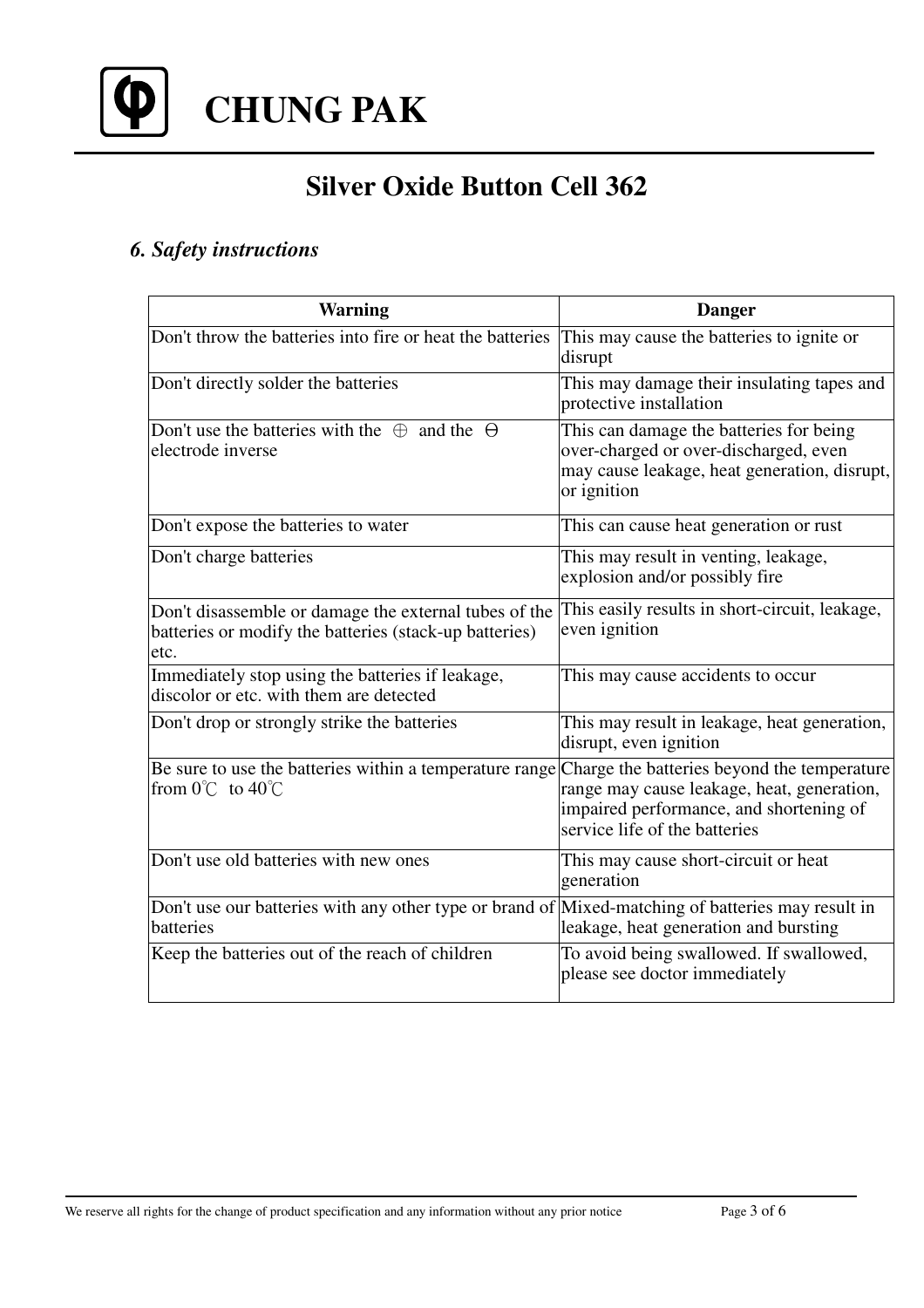

**CHUNG PAK**

# **Silver Oxide Button Cell 362**

#### *Appendix 1Test*

#### **1. Storage and Test Conditions for Samples**

Unless otherwise specified, the storage conditions for samples shall be, as a general rule, at the temperature of  $20\pm2^{\circ}$  and the humidity of 65 $\pm20\%$ .

#### **2. Measuring Instruments**

- 2.1 Voltmeter: The accuracy of the voltmeter shall be within  $0.005V$  for each 1.5V. The resistance of the measuring instrument shall be at least 10 times the discharge resistance but with a minimum of 1 M ohms per volt of the scale.
- 2.2 Load Resistance: The load resistance shall include all of the external circuit, and its allowance shall be within  $\pm 0.5\%$ .
- 2.3 Caliper  $\cdot$  The caliper shall be the one having precision of 0.02 millimeters or the one having the same or superior precision to this.

#### **3. Test Method**

- $3.1$  Dimensions: Measurements shall be made by use of the calipers.
- $3.2$  Appearance: Examination shall be carried out by visual inspection.
- $3.3$  Open-circuit Voltage: Measurements shall be carried out before the start of discharge of the sample by use of the voltmeter .
- 3.4 Service Out-put
	- Discharge Start Time : After leaving in an atmosphere at a temperature of  $20\pm2^{\circ}$ C for at least 8 hours or more .

Discharge Method  $\div$  As defined in 4.2, page 2.

- Discharge End-point: The instant when the closed-circuit voltage has reached below the end-point voltage(as defined in 4.2, page 2).
- 3.5 High Temperature Electrolyte Leakage Resistance

The following conditions shall be adopted for the test:

- (1) Test temperature and humidity :  $45\pm2^{\circ}$ C, below 70%RH.
- (2) Test period  $\colon$  Leave to stand still 30 days .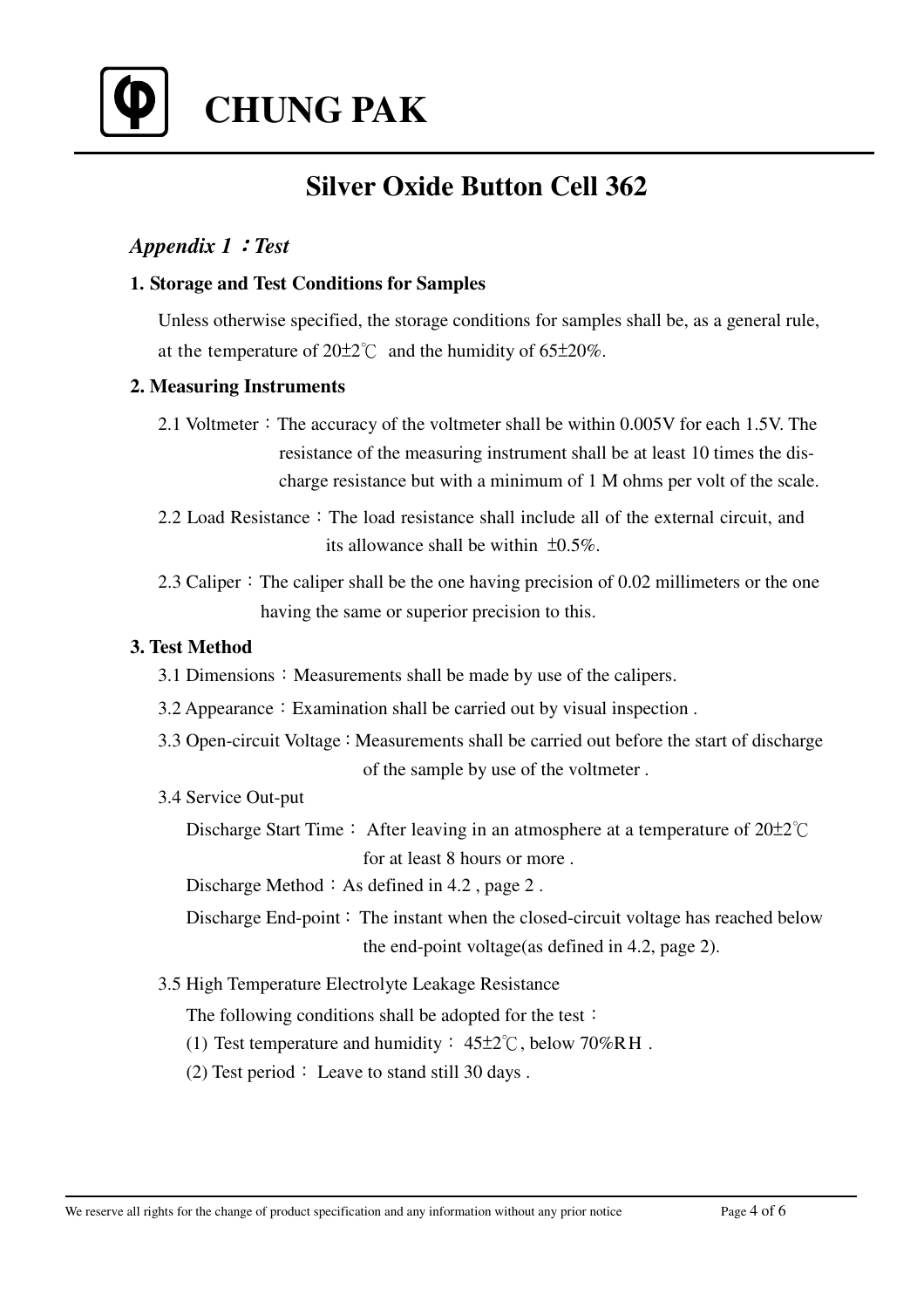

# **Silver Oxide Button Cell 362**

### *Appendix 2Discharge Characteristics*

Standard Discharge Curve